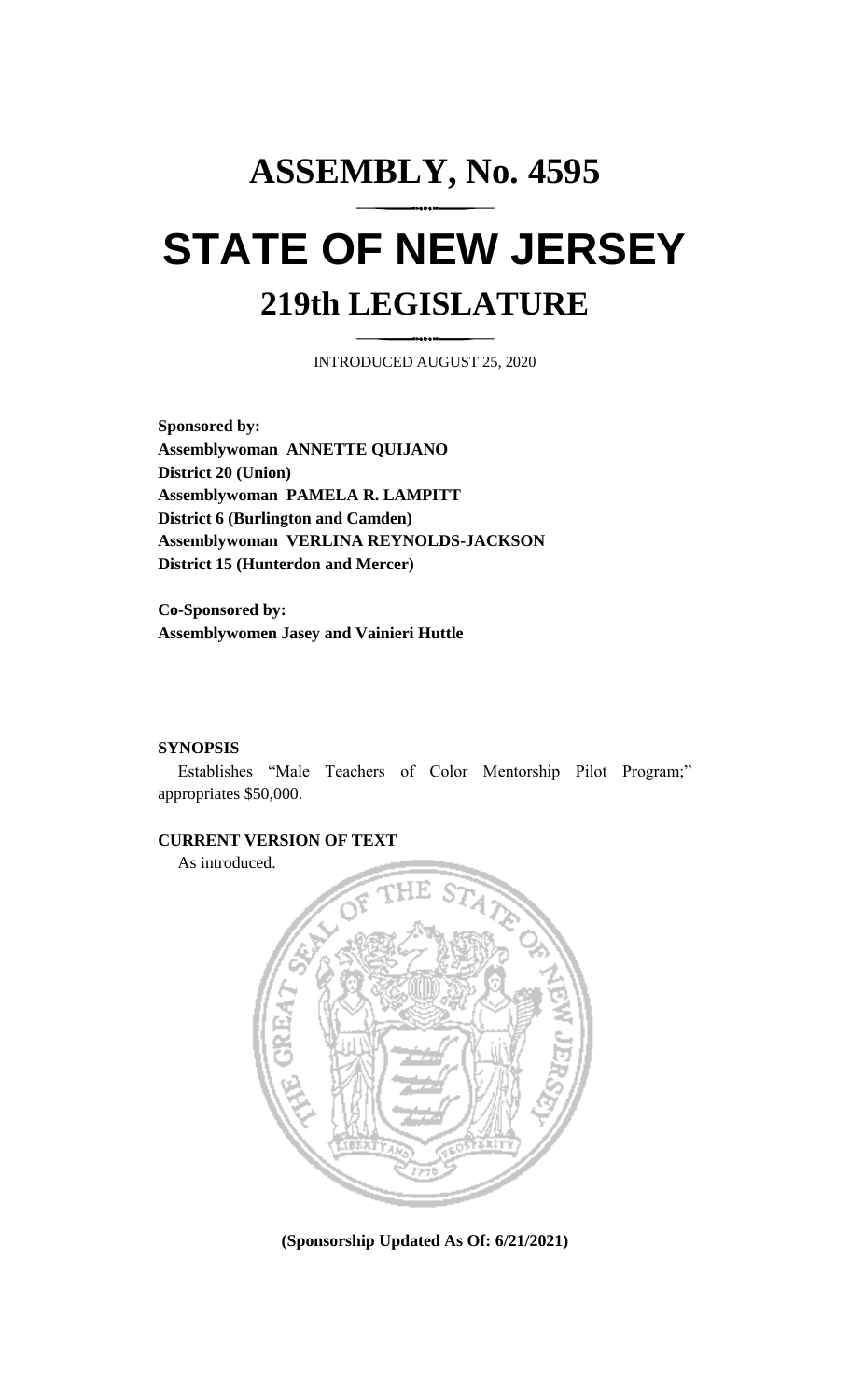**AN ACT** establishing a "Male Teachers of Color Mentorship Pilot Program" and making an appropriation.

 **BE IT ENACTED** *by the Senate and General Assembly of the State of New Jersey:*

 1. a. The Commissioner of Education shall establish a three- year "Male Teachers of Color Mentorship Pilot Program." The purpose of the program is to create mentoring relationships between male students of color, who are enrolled in educator preparation programs at senior public institutions of higher education, and male teachers of color currently employed by a school district. The commissioner shall select to participate in the pilot program one or more senior public institutions of higher education, which offer an educator preparation program, and one or more school districts that each employ at least one male teacher of color.

 b. The commissioner shall, based on a competitive application process, select 10 male students of color enrolled in an educator preparation program at the senior public institutions of higher education selected for participation in the pilot program and 10 male teachers of color from the school districts selected for participation in the pilot program. A student shall be eligible for the pilot program if he is enrolled in the final year of an educator preparation program at a participating institution.

 c. The commissioner shall pair each participating male student of color with a participating male teacher of color. The teacher shall serve as the student's mentor through the student's final year of the educator preparation program in which he is enrolled and the first two years of his employment as a teacher.

 The school district in which the mentoring teacher is employed shall commit to hiring the participating student with whom the teacher has been paired, upon the student's graduation from an educator preparation program.

 d. A male teacher of color participating as a mentor in the pilot program shall receive a stipend of \$5,000 for each year in which he participates in the pilot program.

 e. At the conclusion of the pilot program, the commissioner shall submit a report to the Governor, and to the Legislature pursuant to section 2 of P.L.1991, c.164 (C.52:14-19.1), on the implementation and effectiveness of the pilot program. The report shall include the commissioner's recommendation on the advisability of the program's continuation and expansion to additional school districts and senior public institutions of higher education in the State.

 2. There is appropriated from the General Fund to the Department of Education \$50,000 to establish the "Male Teachers of Color Mentorship Pilot Program."